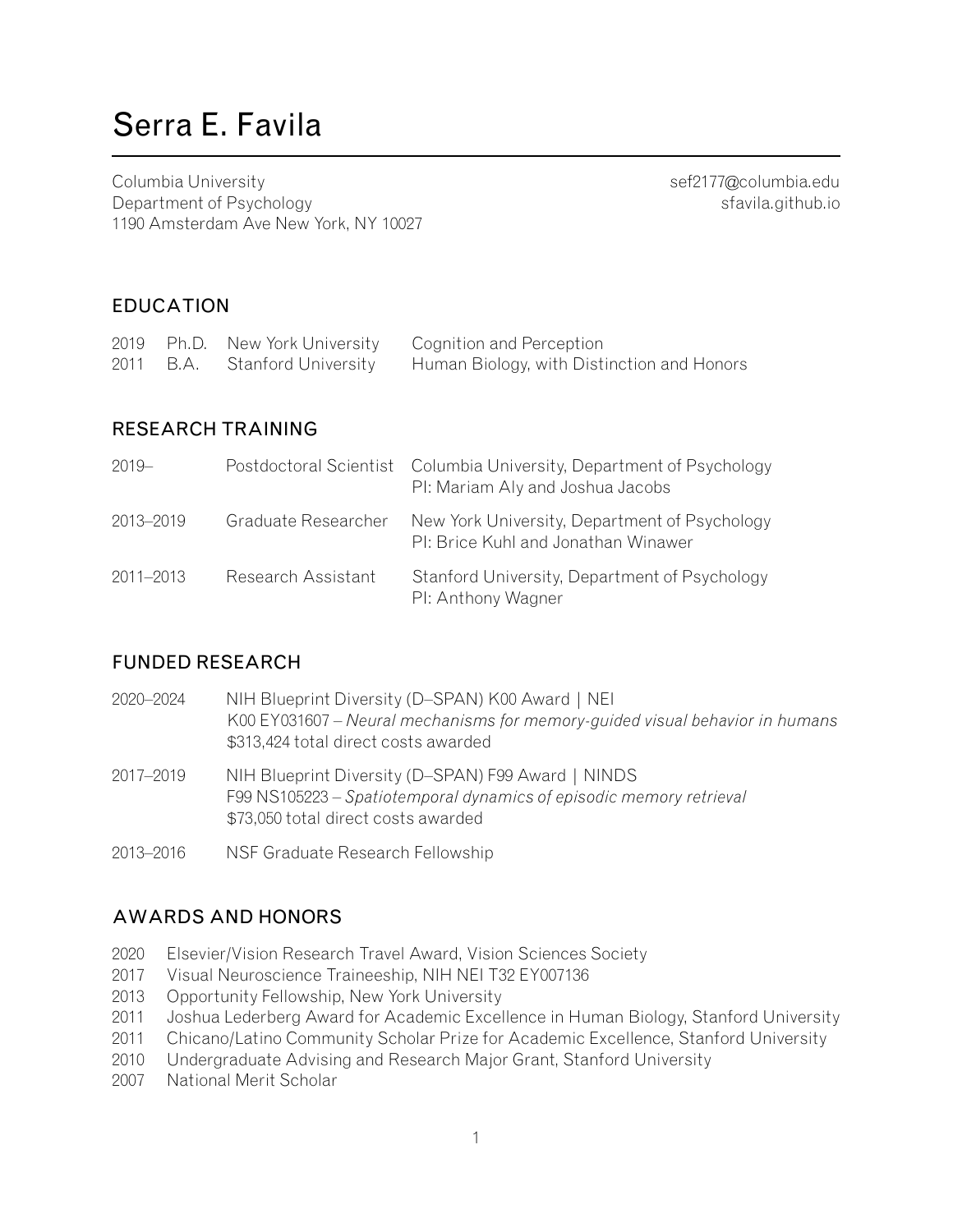# PUBLICATIONS

Wanjia G, Favila SE, Kim G, Molitor RJ, & Kuhl BA (2021). [Abrupt hippocampal remapping signals](https://doi.org/10.1038/s41467-021-25126-0) [resolution of memory interference](https://doi.org/10.1038/s41467-021-25126-0). *Nature Communications*, 12, 4816.

Favila SE, Lee H, & Kuhl BA (2020). [Transforming the concept of memory reactivation](https://doi.org/10.1016/j.tins.2020.09.006). *Trends in Neurosciences*, 43, 939–950.

Favila SE, Samide R, Sweigart SC, & Kuhl BA (2018). [Parietal representations of stimulus](https://doi.org/10.1523/JNEUROSCI.0564-18.2018) [features are amplified during memory retrieval and flexibly aligned with top-down goals.](https://doi.org/10.1523/JNEUROSCI.0564-18.2018) *Journal of Neuroscience*, 38, 7809–7821.

Carr VA, Bernstein JD, Favila SE, Rutt BK, Kerchner GA, & Wagner AD (2017). [Individual](https://doi.org/10.1073/pnas.1713308114) [differences in associative memory among older adults explained by hippocampal subfield](https://doi.org/10.1073/pnas.1713308114) [structure and function](https://doi.org/10.1073/pnas.1713308114). *Proceedings of the National Academy of Sciences, USA*, 114, 12075–12080.

Chanales AJH, Oza A, Favila SE, & Kuhl BA (2017). [Overlap among spatial memories triggers](https://doi.org/10.1016/j.cub.2017.06.057) [repulsion of hippocampal representations](https://doi.org/10.1016/j.cub.2017.06.057). *Current Biology*, 27, 2307–2317.e5.

Brown TI, Carr VA, LaRocque KF, Favila SE, Gordon AM, Bowles B, Bailenson JN, & Wagner AD (2016). [Prospective representation of navigational goals in the human hippocampus](https://doi.org/10.1126/science.aaf0784). *Science*, 352, 1323–1326.

Favila SE, Chanales AJH, & Kuhl BA (2016). [Experience-dependent hippocampal pattern](https://doi.org/10.1038/ncomms11066) [differentiation prevents interference during subsequent learning.](https://doi.org/10.1038/ncomms11066) *Nature Communications*, 7, 11066.

Favila SE & Kuhl BA (2014). [Stimulating memory consolidation.](https://doi.org/10.1038/nn.3638) *Nature Neuroscience (News and Views)*, 17, 151–152.

# MANUSCRIPTS

Favila SE, Kuhl BA, & Winawer J (in revision). [Perception and memory have distinct spatial](https://www.biorxiv.org/content/10.1101/811331v2) [tuning properties in human visual cortex.](https://www.biorxiv.org/content/10.1101/811331v2) *bioRxiv*, 811331.

Wang S-F, Carr VA, Favila SE, Bailenson JN, Brown TI, Jiang J, & Wagner AD (in revision). [Representations of local spatial information in the human medial temporal lobe during](https://www.biorxiv.org/content/10.1101/2020.11.18.389346v1) [memory-guided navigation.](https://www.biorxiv.org/content/10.1101/2020.11.18.389346v1) *bioRxiv*, 2020.11.18.389346.

# INVITED TALKS

| Apr 2020 | Dartmouth University | Brain Imaging Center fMRI brown bag (virtual) |
|----------|----------------------|-----------------------------------------------|
| Dec 2018 | Columbia University  | Memory, Attention, & Navigation Meeting       |
| Dec 2018 | Yale University      | Visual Cognitive Neuroscience Lab Meeting     |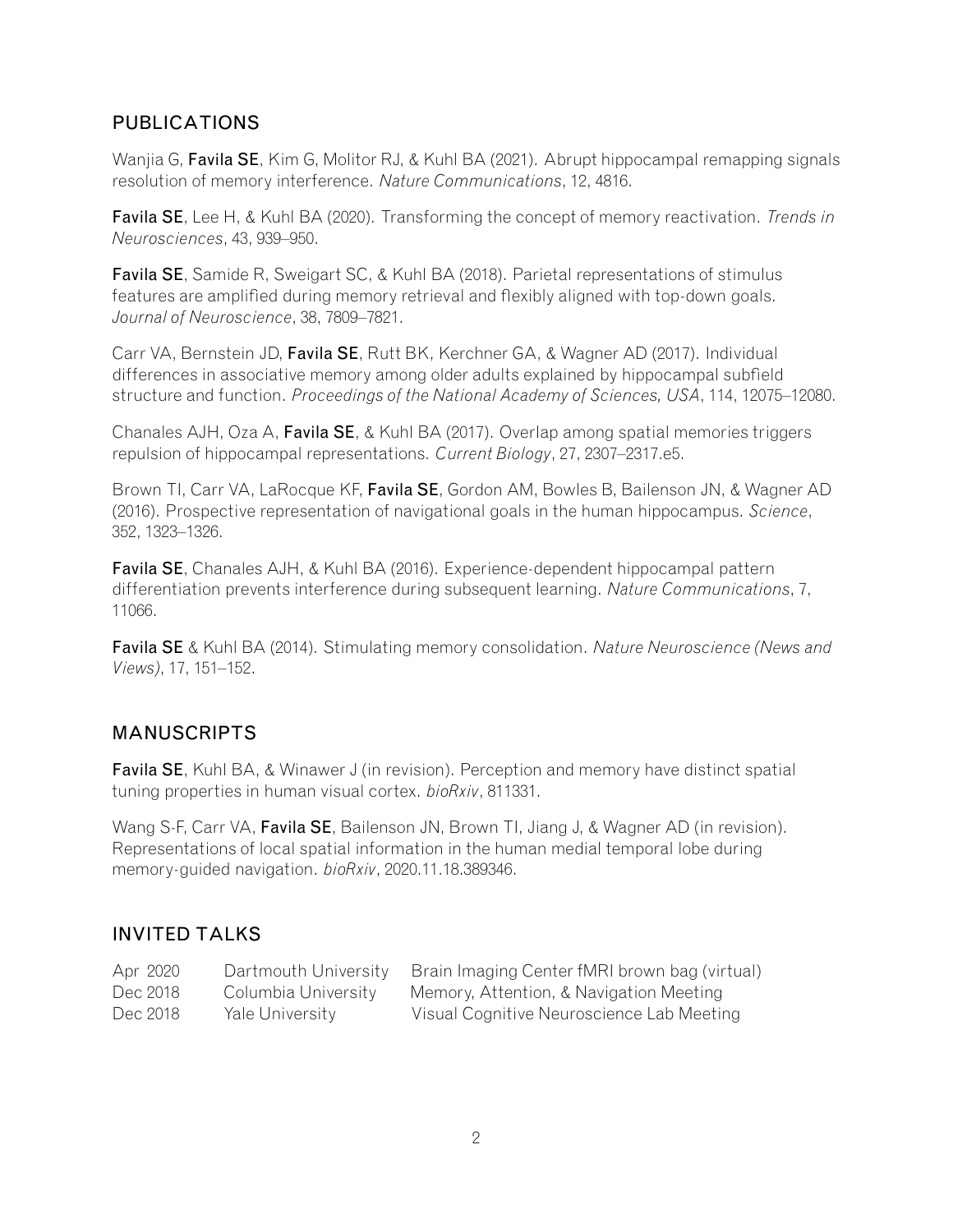# CONFERENCE PRESENTATIONS

**Favila SE** & Aly M (2021). Resolving competition during memory-guided visual exploration. Poster presented at *Cognitive Neuroscience Society*, virtual meeting.

**Favila SE** & Winawer J (2020). Retinotopic reactivation in human visual cortex tracks memory success in a single-shot encoding paradigm. Poster presented at *Vision Sciences Society*, virtual meeting.

Guo W, Molitor R, Favila SE, & Kuhl BA (2020). Repulsion of hippocampal representations is time-locked to resolution of memory interference. Poster presented at *Cognitive Neuroscience Society*, virtual meeting.

**Favila SE** & Winawer J (2019). Incidental spatial encoding in human visual memory. Poster presented at *Society for Neuroscience*, Chicago, IL.

Guo W, Kim G, Favila SE, & Kuhl BA (2019). Repulsion of competing hippocampal representations parallels learning-related reductions in memory interference. Poster presented at *Society for Neuroscience*, Chicago, IL.

Favila SE, Kuhl BA, & Winawer J (2019). Long-term spatial memory representations in human visual cortex. Talk presented at *Vision Sciences Society*, St Pete Beach, FL.

Favila SE, Kuhl BA, & Winawer J (2018). Neural encoding of spatial information during visual perception and memory retrieval. Poster presented at *Society for Neuroscience*, San Diego, CA.

Long NM, Favila SE, & Kuhl BA (2018). The cortical locus of stimulus representations is influenced by the state of the memory system. Poster presented at *Society for Neuroscience*, San Diego, CA.

Wang S-F, Carr VA, Favila SE, Bailenson JN, Brown TI, Jiang J, & Wagner AD (2018). Representations of local information in human medial temporal lobe during memory-guided spatial navigation. Poster presented at *International Conference on Learning & Memory*, Huntington Beach, CA.

Favila SE, Long NM, & Kuhl BA (2016). Stimulus-specific memory representations in lateral parietal cortex. Poster presented at *Society for Neuroscience*, San Diego, CA.

Chanales AJH, Favila SE, & Kuhl BA (2016). Overlap between real-world spatial routes triggers divergence of their hippocampal representations. Talk presented at *Society for Neuroscience*, San Diego, CA.

Brown TI, LaRocque KF, Carr VA, Favila SE, Gordon AM, Bowles B, Bailenson JN, & Wagner AD (2016). Mechanisms of prospective navigation in the human brain. Talk presented at *Society for Neuroscience*, San Diego, CA.

Wang S-F, Carr VA, Favila SE, Bailenson JN, & Wagner AD (2016). Functional connectivity in the human medial temporal lobe during memory-guided spatial navigation. Poster presented at *Society for Neuroscience*, San Diego, CA.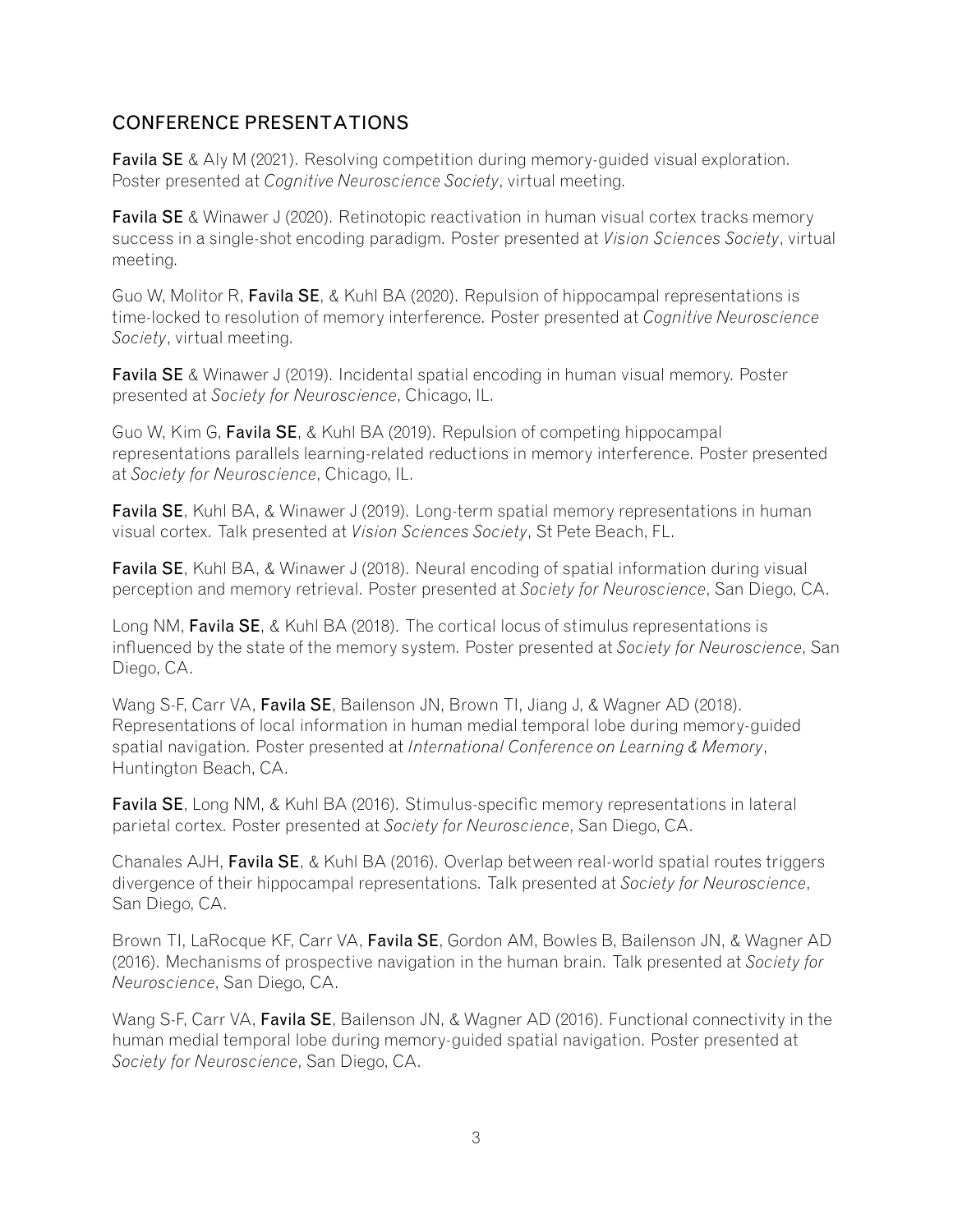**Favila SE**, Samide R, & Kuhl BA (2016). Distributed cortical representations of visual features and items in perception and memory. Poster presented at *Cognitive Neuroscience Society*, New York, NY.

Favila SE, Samide R, & Kuhl, BA (2015). Distributed cortical representations of visual features in perception and memory. Poster presented at *Society for Neuroscience*, Chicago, IL.

Brown TI, LaRocque KF, Favila SE, Carr VA, Gordon AM, Bowles B, & Wagner AD (2015). Prospective representation of navigational events in the human hippocampus. Poster presented at *Society for Neuroscience*, Chicago, IL.

Favila SE, Chanales AJH, & Kuhl BA (2015). Hippocampal pattern separation is tuned by experience for the benefit of future learning. Talk presented at *Manhattan Area Memory Meeting*, Princeton, NJ.

Brown TI, LaRocque KF, Favila SE, Carr VA, Gordon AM, Bowles B, & Wagner AD (2015). Prospective representation of navigational goals in the human MTL. Poster presented at *Cognitive Neuroscience Society*, San Francisco, CA.

Favila SE, Chanales AJH, & Kuhl BA (2014). High discrimination demands reduce interference during later learning. Poster presented at *Society for Neuroscience*, Washington, DC.

Carr VA, Bernstein JD, Favila SE, Wagner AD, & Kerchner GA (2013). Individual differences in associative memory among older adults predicted by high-resolution MRI metrics of hippocampal structure and function. Talk presented at *Society for Neuroscience*, San Diego, CA.

Carr VA, Bernstein JD, Favila SE, Wagner AD, & Kerchner GA (2013). High-resolution imaging of medial temporal lobe subfield structure and function in Mild Cognitive Impairment. Poster presented at *Alzheimer's Association International Conference*, Boston, MA.

Carr VA, Favila SE, Arena D, Bailenson JN, & Wagner AD (2012). Modulation of medial temporal lobe activity by reward value during virtual navigation: A high-resolution fMRI study. Talk presented at *Society for Neuroscience*, New Orleans, LA.

Carr VA, Favila SE, Bernstein JD, Wagner AD, & Kerchner GA (2012). Successful associative memory formation and retrieval in healthy older adults is associated with hippocampal subfield activation. Poster presented at *Alzheimer's Association International Conference*, Vancover, BC.

Carr VA, Favila SE, & Wagner AD (2010). High-resolution investigation of relational pattern separation in the medial temporal lobe using a rapid fMR-adaptation approach. Poster presented at *Society for Neuroscience*, San Diego, CA.

Carr, VA, Favila SE, & Wagner AD (2010). High-resolution fMRI of relational pattern separation in the human medial temporal lobe. Poster presented at *Cognitive Neuroscience Society*, Montreal, QC.